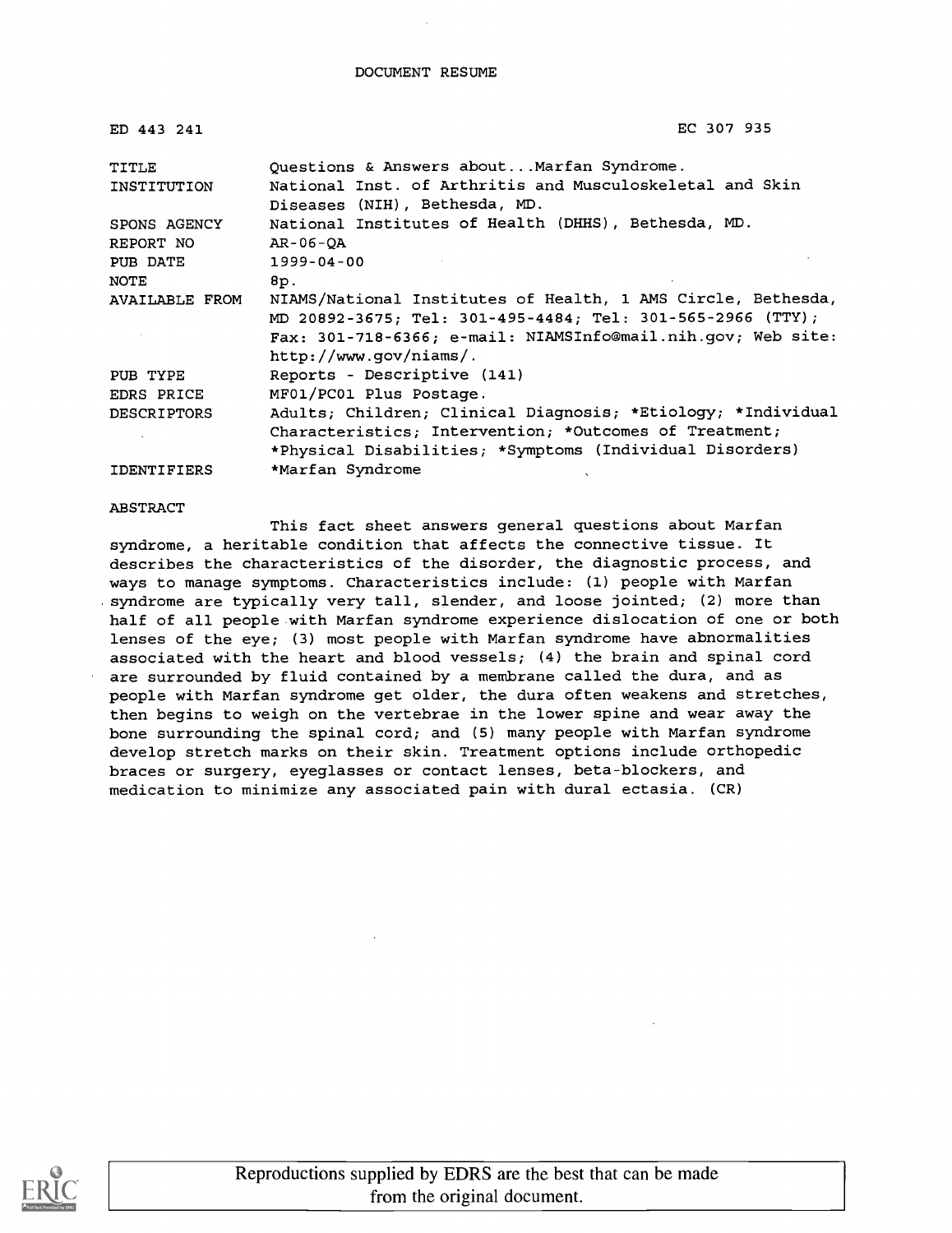## QUESTIONS AND ANSWERS ABOUT. .

ED 443 241

National Institute of Arthritis and Musculoskeletal and Skin Diseases Information Clearinghouse

NIAMS/Nauonal institutes of Health I AMS Circle Bethesda. Maryland 20892-3675

Tel. 301.495.4484 TTY 301.565.2966 Fax 301.718.6366 E-mail NIAMSInfo@mail.nih.gov www.nih.goviniams/

Public Health Service Department of Health and Human Services

307935

## MARFAN SYNDROME

U.S. DEPARTMENT OF EDUCATION NATIONAL INSTITUTE OF EDUCATION EDUCATIONAL RESOURCES INFORMATION CENTER (ERIC)

- This document has been reproduced as received from the person or organization originating it.
- 0 Minor changes have been made to improve reproduction quality.
- Points of view or opinions stated in this document do not necessarily represent official NIE position or policy.

This fact sheet answers general questions about Marfan syndrome. It describes the characteristics of the disorder, the diagnostic process, and ways to manage symptoms. If you have additional questions after reading this fact sheet, you may wish to discuss them with your doctor.

#### What Is Marfan Syndrome?

Marfan syndrome is a heritable condition that affects the connective tissue. The primary purpose of connective tissue is to hold the body together and provide a framework for growth and development. In Marfan syndrome, the connective tissue is defective and does not act as it should. Because connective tissue is found throughout the body, Marfan syndrome can affect many body systems, including the skeleton, eyes, heart and blood vessels, nervous system, skin, and lungs.

Marfan syndrome affects men, women, and children, and has been found among people of all races and ethnic backgrounds. It is estimated that at least 25,000 people in the United States have the disease.

#### What Are the Characteristics of Marfan Syndrome?

Marfan syndrome affects different people in different ways. Some people have only mild symptoms, while others are more severely affected. In most cases, the disease progresses as the person ages. The body systems most often affected by Marfan syndrome are:

Skeleton—People with Marfan syndrome are typically very tall, slender, and loose jointed. Their arms, legs, fingers, and toes may

BEST COPY AVAILABLE 2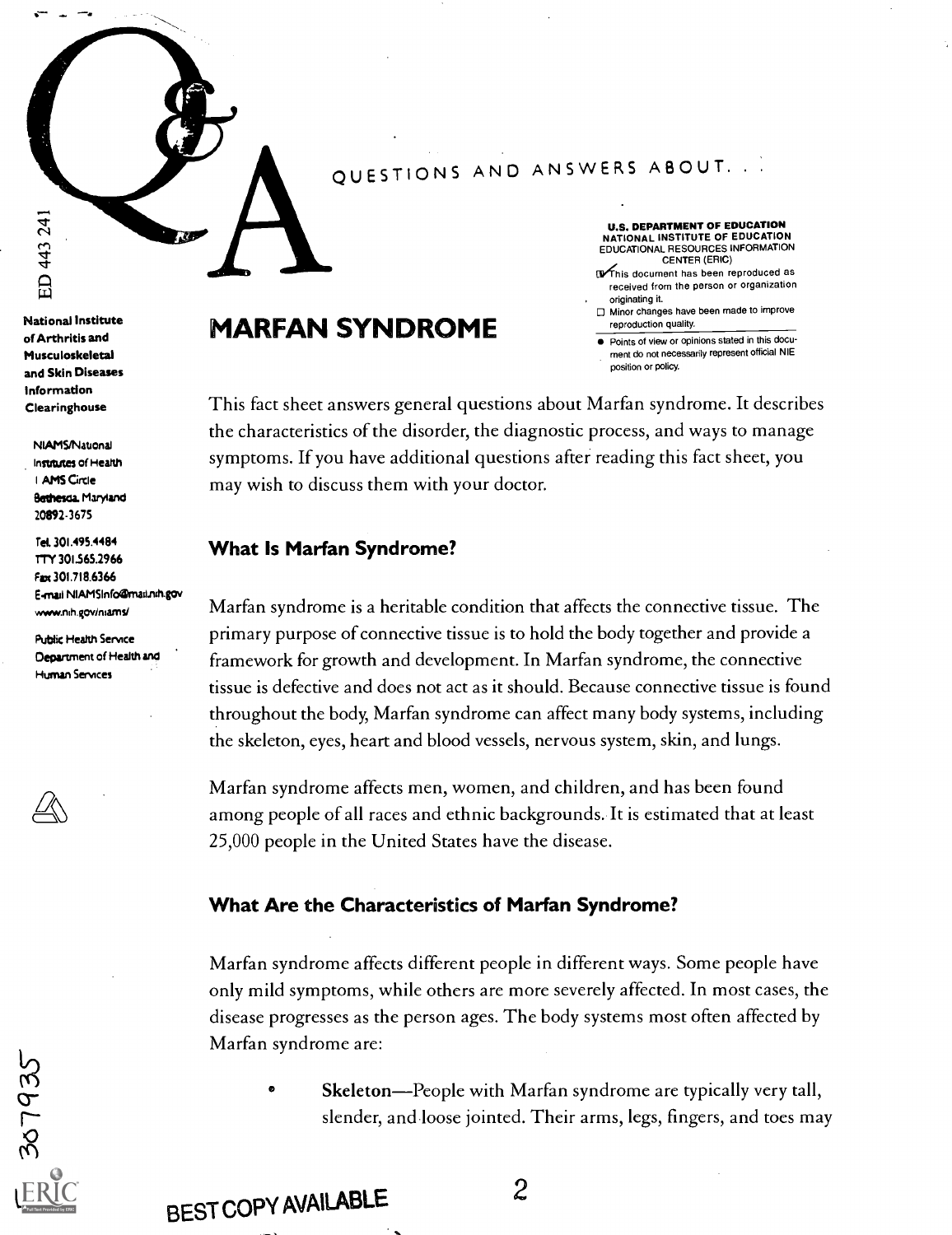be disproportionately long in relation to the rest of their body. A person with Marfan syndrome often has a long, narrow face, and the roof of the mouth may be arched, causing the teeth to be crowded. Other skeletal abnormalities include a sternum (breastbone) that is either protruding or indented, curvature of the spine (scoliosis), and flat feet. The joints can also be very loose.

- Eyes—More than half of all people with Marfan syndrome experience  $\bullet$ dislocation of one or both lenses of the eye. The lens may be slightly higher or lower than normal and may be shifted off to one side. The dislocation may be minimal, or it may be pronounced and obvious. Many people with Marfan syndrome are also nearsighted (myopic), and some can develop early glaucoma (high pressure within the eye) or cataracts (the eye's lens loses its clearness).
- Heart and blood vessels (cardiovascular system)—Most people with Marfan syndrome have abnormalities associated with the heart and blood vessels. The valve between the left chambers of the heart is defective and may be large and floppy, resulting in an abnormal valve motion when the heart beats. In some cases, the valve may leak, creating a "heart murmur," which a doctor can hear with a stethoscope. Small leaks may not cause any symptoms, but larger ones may cause shortness of breath, fatigue, and palpitations (a very fast or irregular heart rate). Because of faulty connective tissue, the wall of the aorta (the large artery that carries blood from the heart to the rest of the body) may be weakened and stretch, a process called aortic dilation. Aortic dilation increases the risk that the aorta will tear (aortic dissection) or rupture, causing serious heart problems or sometimes even sudden death.
- Nervous system—The brain and spinal cord are surrounded by fluid contained by a membrane called the dura, which is composed of connective tissue. As people with Marfan syndrome get older, the dura often weakens and stretches, then begins to weigh on the vertebrae in the lower spine and wear away the bone surrounding the spinal cord. These changes may cause only mild discomfort or may lead to radiated pain in the abdomen or legs. This is called dural ectasia.
- Skin—Many people with Marfan syndrome develop stretch marks on their skin, even without any weight change. These stretch marks can occur at any age and pose no health risk. However, people with Marfan syndrome are also at increased risk for developing an abdominal hernia: a weak part in the abdominal wall that can bulge and contain part of the intestines.



3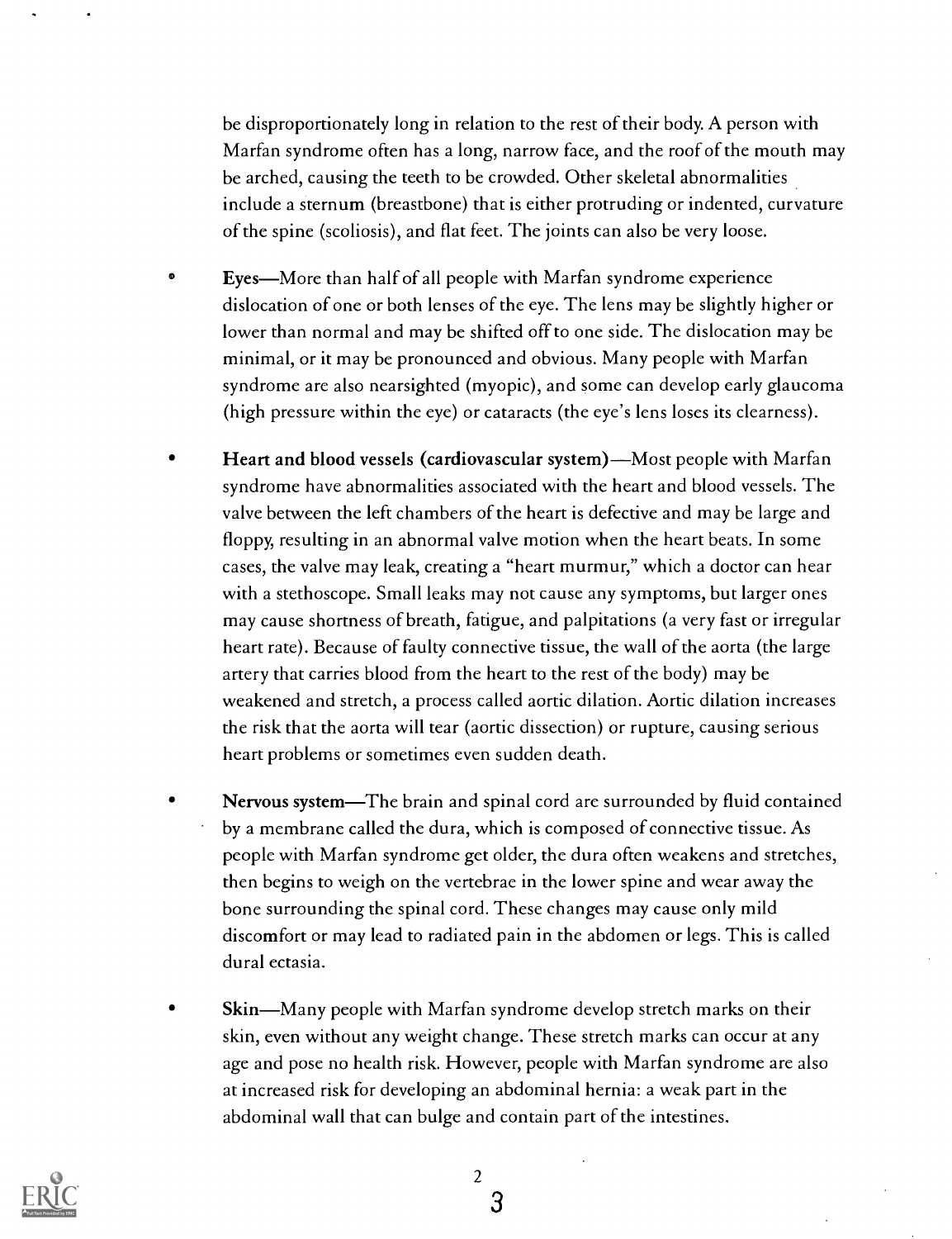Lungs—Although connective tissue abnormalities make the tiny air sacs within the lungs less elastic, people with Marfan syndrome generally do not experience noticeable problems with their lungs. If however, these tiny air sacs become stretched or swollen, the risk of lung collapse may increase. Rarely, people with Marfan syndrome may have sleep-related breathing disorders such as snoring or sleep apnea (a sleep disorder characterized by brief periods when breathing stops).

#### What Causes Marfan Syndrome?

Marfan syndrome is caused by a defect in the gene that determines the structure of fibrillin, a protein that is an important part of connective tissue. A person with Marfan syndrome is born with the disorder, even though it may not be diagnosed until later in life. Although everyone with Marfan syndrome has the same defective gene, not everyone experiences the same symptoms to the same degree. This is called "variable expression," meaning that the defective gene expresses itself in different ways in different people. Scientists do not yet understand why variable expression occurs in people with Marfan syndrome.

The defective gene can be inherited: The child of a person who has Marfan syndrome has a 50-percent chance of inheriting the disease. Sometimes, a new gene defect (mutation) occurs during the formation of sperm or egg cells, but two unaffected parents have only a 1 in 10,000 chance of having a child with Marfan syndrome.

#### How Is Marfan Syndrome Diagnosed?

There is no specific test to diagnose Marfan syndrome. The doctor and/or geneticist (a doctor with special knowledge about inherited diseases) relies on a complete medical history, including

- information about any family members who may have the disorder,
- a thorough physical examination, including an evaluation of the skeletal frame for the ratio of arm/leg size to trunk size
- an eye examination, including a "split lens" evaluation  $\bullet$
- heart tests such as an echocardiogram (a test that uses ultrasound waves  $\bullet$ to examine the heart and aorta).



4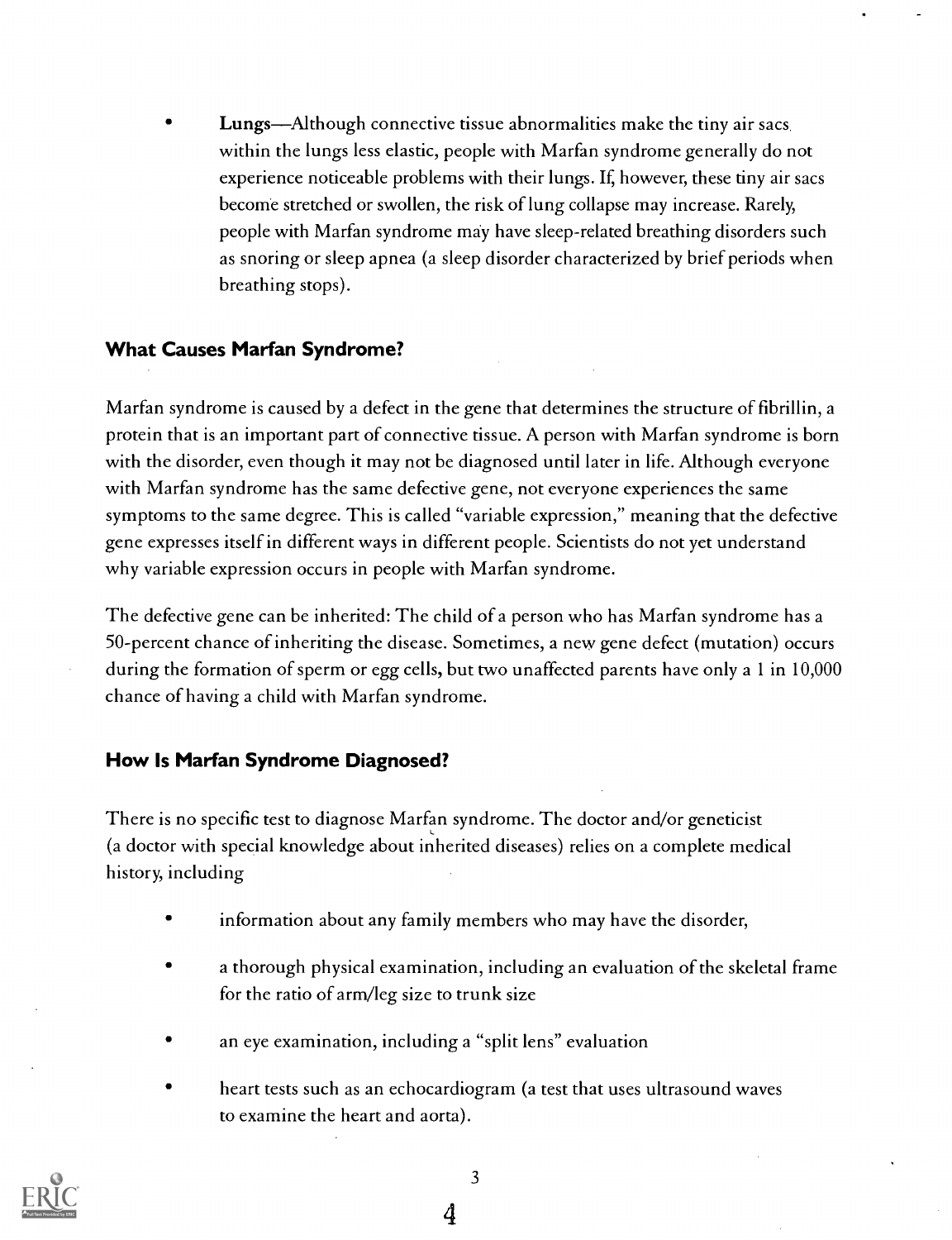The doctor may diagnose Marfan syndrome if the patient has a family history of the disease and specific problems in at least two of the body systems known to be affected. For a patient with no family history of the disease, at least three body systems must be affected before a diagnosis is made. Moreover, two of the systems must show clear signs that are relatively specific for Marfan syndrome. In some cases, a genetic analysis may be useful, but such analyses are often time consuming and may not provide any additional helpful information.

Family members of a person diagnosed with Marfan syndrome should not assume they are not affected if there is no known family history of the disorder. They should also be evaluated for signs of Marfan syndrome.

#### What Types of Doctors Treat Marfan Syndrome?

Because a number of body systems may be affected, a person with Marfan syndrome may be cared for by several different types of doctors. A general practitioner or pediatrician may oversee routine health care and refer the patient to specialists such as a cardiologist (a doctor who specializes in heart disorders) or an ophthalmologist (a doctor who specializes in eye disorders) as needed. Some people with Marfan syndrome are also treated by a geneticist.

#### What Treatment Options Are Available?

There is no cure for Marfan syndrome. To develop one, scientists may have to identify and change the specific gene responsible for the disorder before birth. However, a range of treatment options can reduce symptoms. The appropriate specialists will develop an individualized treatment program; the approach the doctor uses depends on which systems have been affected.

- Skeletal—Annual evaluations are important to detect any changes in the spine or sternum. This is particularly important in times of rapid growth, such as adolescence. A serious deformity can not only be disfiguring but can also prevent the heart and lungs from functioning properly. In some cases, an orthopedic brace or surgery may be recommended to limit damage and disfigurement.
- Eyes—Early, regular eye examinations are key to catching and correcting any vision problems associated with Marfan syndrome. In most cases, eyeglasses or contact lenses can correct the problem, although surgery may be necessary in some cases.

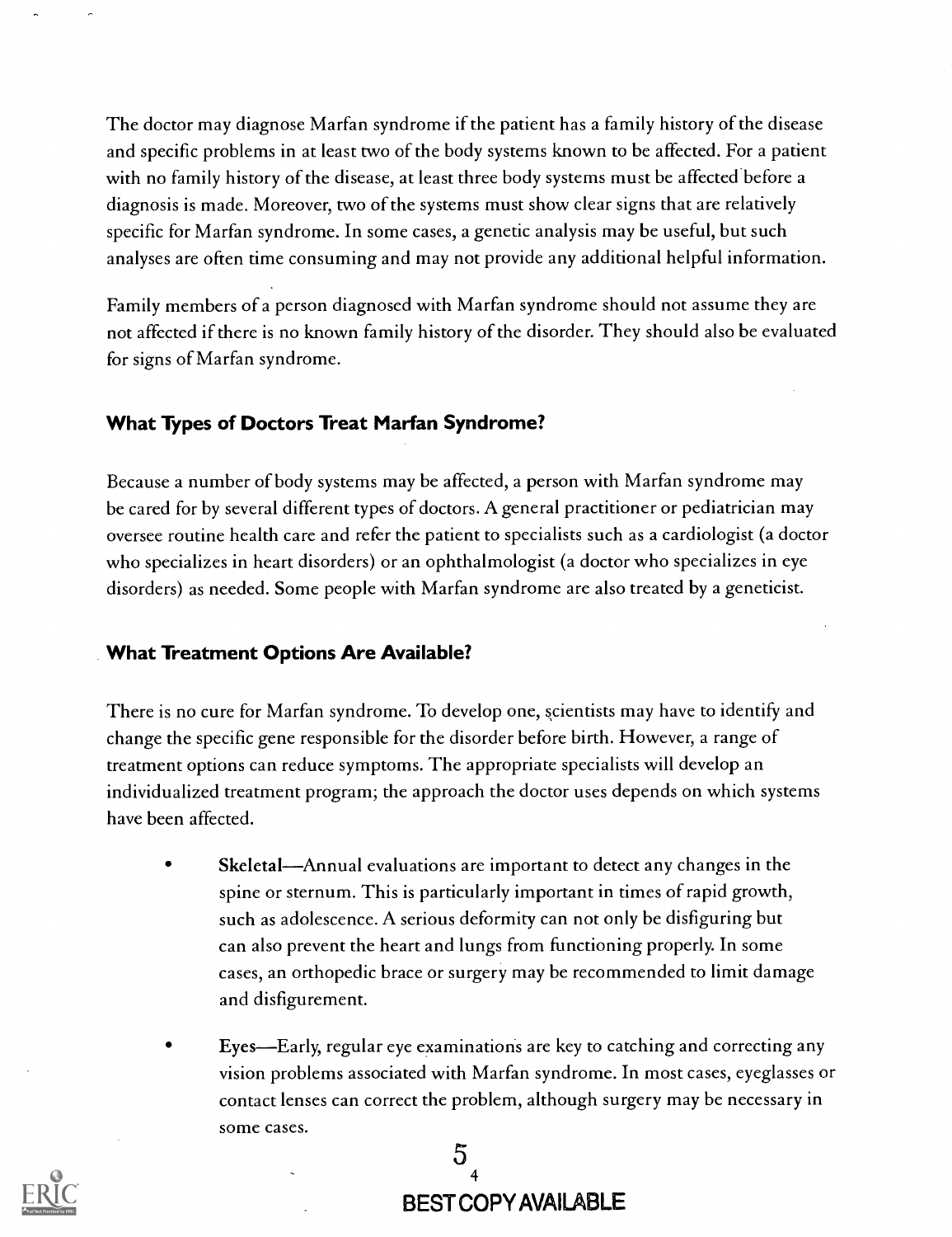- Heart and blood vessels—Regular checkups and echocardiograms help the doctor evaluate the size of the aorta and the way the heart is working. The earlier a potential problem is identified and treated, the lower the risk of lifethreatening complications. Some heart valve problems can be managed with drugs such as beta-blockers, which may help decrease stress on the aorta. In other cases, surgery to replace a valve or repair the aorta may be necessary. Surgery should be performed before the aorta reaches a size that puts it at high risk for tear or rupture.
- Nervous system—Although there is no way to prevent dural ectasia from developing, medication may help minimize any associated pain.
- **Lungs—It is especially important that people with Marfan syndrome not** smoke, as they are already at increased risk for lung damage. Any problems with breathing during sleep should be assessed by a doctor.

While eating a balanced diet is important to maintaining a healthy lifestyle, no vitamin or dietary supplement has been shown to help slow, cure, or prevent Marfan syndrome.

### What Are Some of the Emotional and Psychological Effects of Marfan Syndrome?

Being diagnosed and learning to live with a genetic disorder can cause social, emotional, and financial stress. It often requires a great deal of adjustment in outlook and lifestyle. A person who is an adult when Marfan syndrome is diagnosed may feel angry or afraid. There may also be concerns about passing the disorder to future generations or about its physical, emotional, and financial implications.

The parents of a child diagnosed with Marfan syndrome may feel sadness, anger, and guilt. It is important for parents to know that nothing that they did caused the fibrillin gene to mutate. Parents may be concerned about the genetic implications for siblings or have questions about the risk to future children. Some children with Marfan syndrome are advised to restrict their activities. This may require a lifestyle adjustment that may be hard for a child to understand or accept.

For both children and adults, appropriate medical care, accurate information, and social support are key to living with the disease. Genetic counseling may also be helpful in understanding the disease and its potential impact on future generations.



 $6 \rightarrow$ 5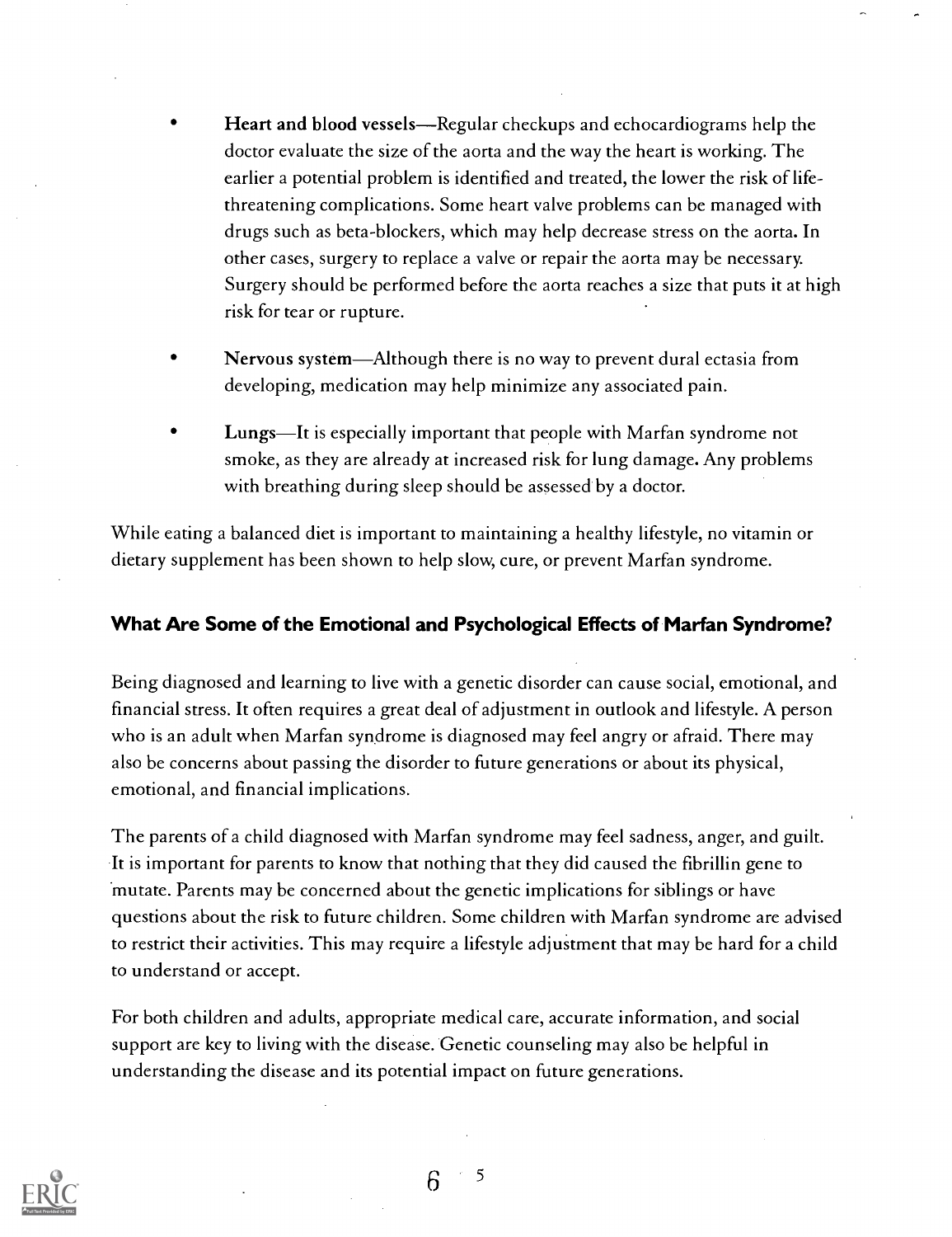#### What Is the Outlook for a Person With Marfan Syndrome?

While Marfan syndrome is a lifelong disorder, the outlook has improved in recent years. Early diagnosis and advances in medical technology have improved the quality of life for people with Marfan syndrome and lengthened their lifespan. In addition, early identification of risk factors (such as aortic dilation) allows doctors to intervene and prevent or delay complications. Advances being made by researchers provide hope for the future. With early diagnosis and appropriate management, the life expectancy for someone with Marfan syndrome is similar to that of the average person.

#### What Research Is Being Conducted To Help People With Marfan Syndrome?

Scientists are approaching research on Marfan syndrome from a variety of perspectives. One approach is to better understand what happens once the genetic defect or mutation occurs. How does it change the way connective tissue develops and functions in the body? Why are people with Marfan syndrome affected differently? Scientists are searching for the answers to these questions both by studying the genes themselves and by studying large family groups affected by the disease. A newly developed mouse model that carries a mutation in the fibrillin gene may help scientists better understand the disease.

Other scientists are focusing on ways to treat some of the complications that arise in people with Marfan syndrome. Clinical studies are being conducted to evaluate the usefulness of certain medications in preventing problems with the aorta. Researchers are also working to develop new surgical procedures to help improve the cardiac health of people with Marfan syndrome.

#### Where Can People Find Additional Information About Marfan Syndrome?

National Marfan Foundation 382 Main Street Port Washington, NY 11050 800/8-MARFAN (800/862-7326) World Wide Web address: http://www.marfan.org/ E-mail: staff@marfan.org

This organization helps people who have Marfan syndrome and related connective tissue disorders. It provides information and materials about the disorder and about how to seek appropriate medical care.



 $\mathcal{P}$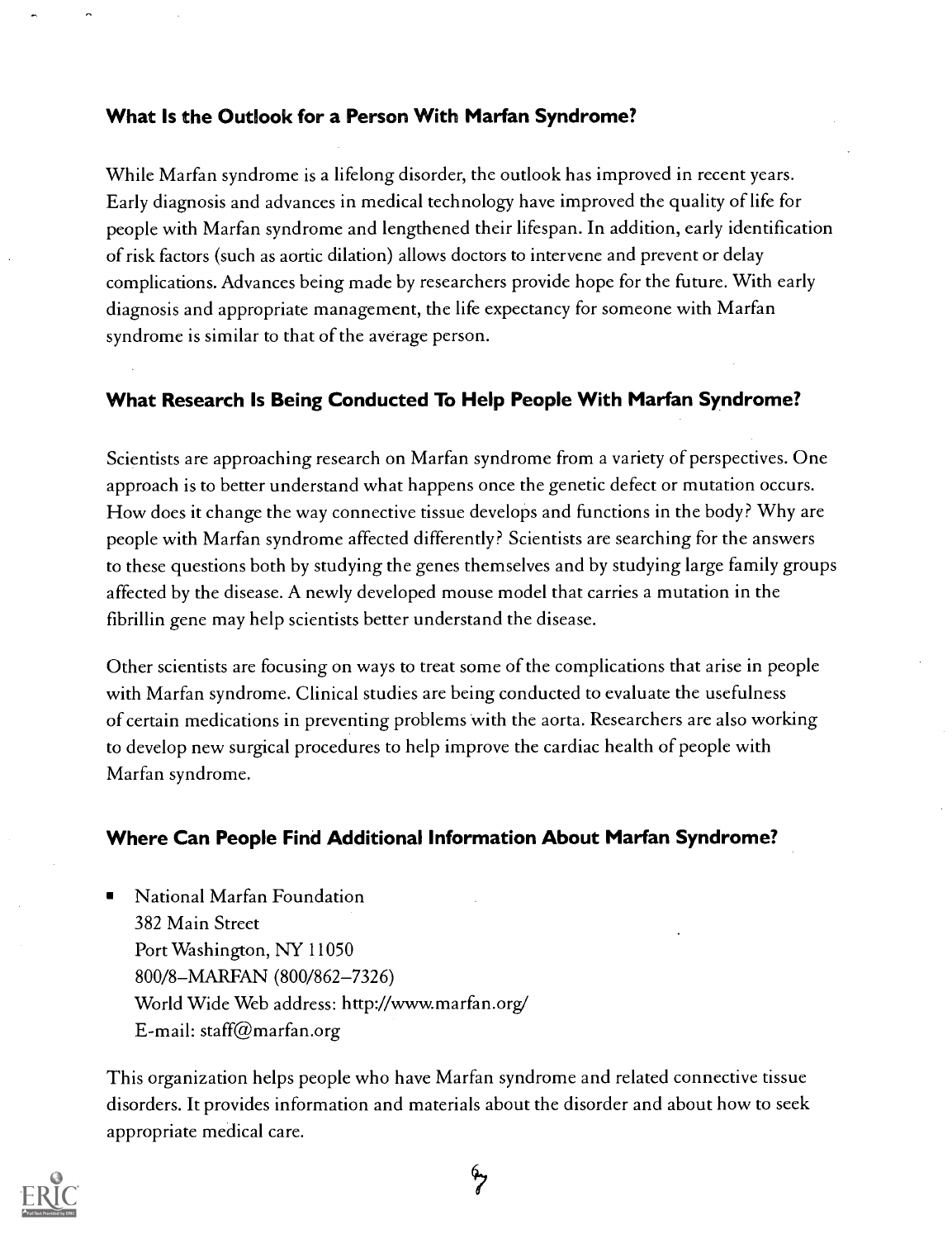National Institute of Arthritis and Musculoskeletal and Skin Diseases  $\blacksquare$ Information Clearinghouse National Institutes of Health 1 AMS Circle Bethesda, MD 20892-3675 301/495-4484 Fax: 301/718-6366 TTY 301/565-2966 NIAMS Fast Facts-For health information that is available 24 hours a day by fax, call 301/881-2731 from a fax machine telephone. World Wide Web address: http://www.nih.gov/niams/

This clearinghouse, a public service sponsored by the National Institute of Arthritis and Musculoskeletal and Skin Diseases ( NIAMS), provides information on arthritis and musculoskeletal and skin diseases. The clearinghouse distributes patient and professional education materials and also refers people to other sources of information.

#### Acknowledgments

The NIAMS gratefully acknowledges the assistance of Bernadette Tyree, Ph.D., of the NIAMS; Harry C. Dietz, M.D., of The Johns Hopkins University School of Medicine in Baltimore, MD; Joel Rosenbloom, M.D., Ph.D., University of Pennsylvania, Philadelphia, Priscilla Ciccariello, M.L.S., National Marfan Foundation and Coalition for Heritable Disorders of Connective Tissue, Port Washington, NY; and the National Marfan Foundation, Port Washington, NY in developing and reviewing this fact sheet.

The National Institute of Arthritis and Musculoskeletal and Skin Diseases (NIAMS), a part of the National Institutes of Health (NIH), leads the Federal medical research effort in arthritis and musculoskeletal and skin diseases. The NIAMS supports research and research training throughout the United States, as well as on the NIH campus in Bethesda, MD, and disseminates health and research information. The National Institute of Arthritis and Musculoskeletal and Skin Diseases Information Clearinghouse is a public service sponsored by the NIAMS that provides health information and information sources. Additional information can be found on the NIAMS Web site at http://www.nih.gov/niams/.

DN 3/99 AR-06 QA.



87